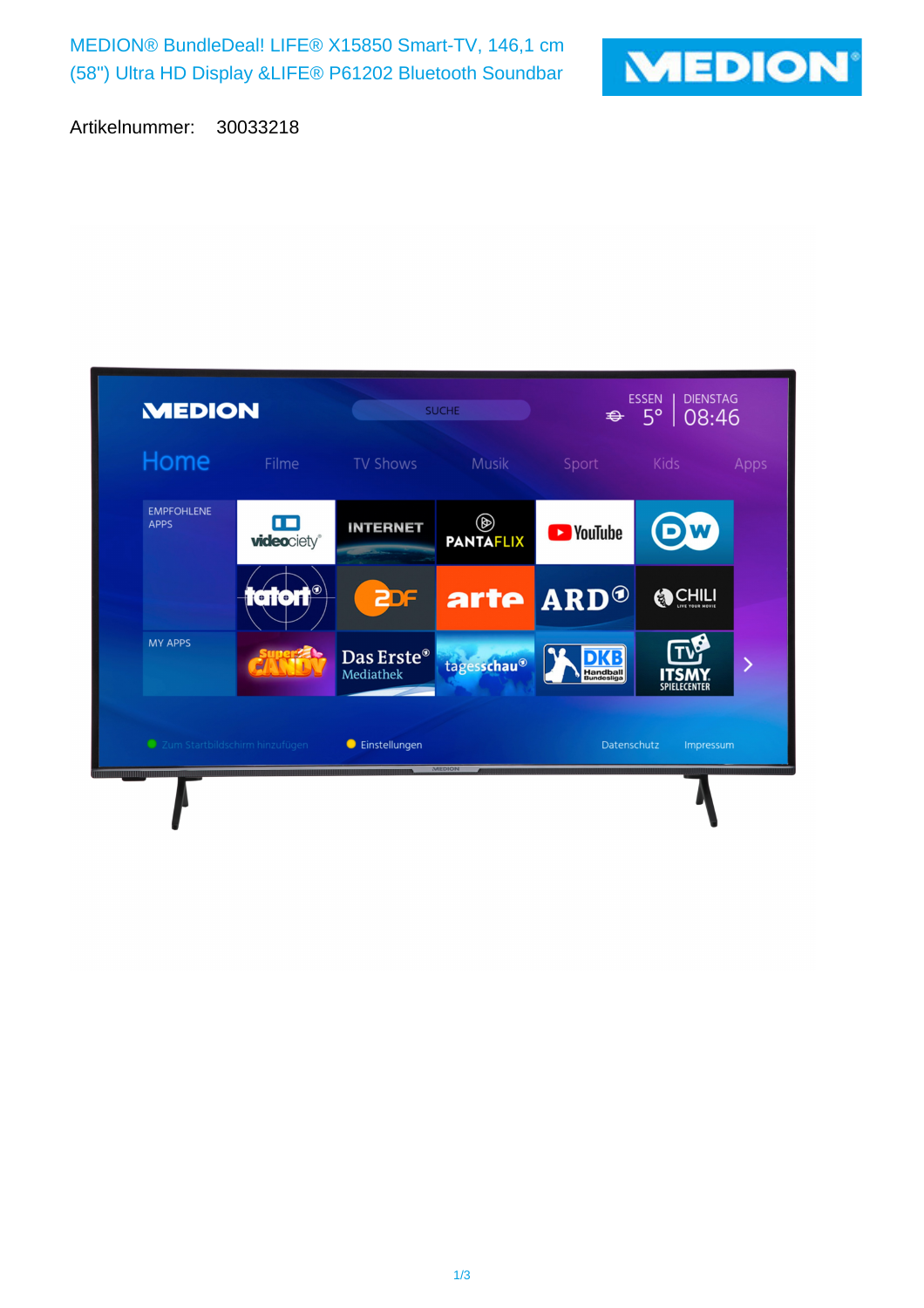

Artikelnummer: 30033218

Hoofdeigenschappen Scherm

- Beelddiagonaal : 146,1 cm (57,5 inch)
- Max. resolutie : 3840x2160
- Helderheid : 350cd/m²
- Contrastverhouding : 5000:1
- Aspectratio : 16:9
- Schermtype : LED LCD
- Refresh rate : 60Hz
- Functies &Design
- Smart TV : Ja
- Smart TV-functies : Thuisnetwerk streaming; Internetbrowsen; Internetradio; Internet-streaminginterface; Internet TV/video
- Functies : Amazon Prime Video; Audio Video Sharing (AVS); 4K; EPG; HbbTV; HDR10; Afstandsbediening inbegrepen; Geïntegreerde mediaspeler; Geïntegreerde Wifi; Kinderslot; Koptelefoon aansluiting; Media portal; Meertalig menu; Netflix; YouTube; Wireless Display; Wifi-geschikt; PVR ready; High Dynamic Range (HDR); DTS Sound
- Aantal speakers : 2
- Geïntegreerde digitale ontvanger : CI+; DVB-C; DVB-S2; DVB-T2
- Accu/Batterijtype : Alkaline
- Levering Smart TV (MD31058)
	- Voet incl. schroeven
	- Afstandsbediening incl. batterijen
	- Handleiding
	- Garantiekaart

- Verbindingen  **Audio-/Video-ingangen : AV In; VGA D-Sub**; Tv-antenne; HDMI
	- Aantal HDMI Aansluitingen : 4
	- Aantal USB Aansluitingen : 2
	- Media-aansluitingen : HDMI; USB; WiFi
	- Vesa-formaat : 200 mm x 200 mm